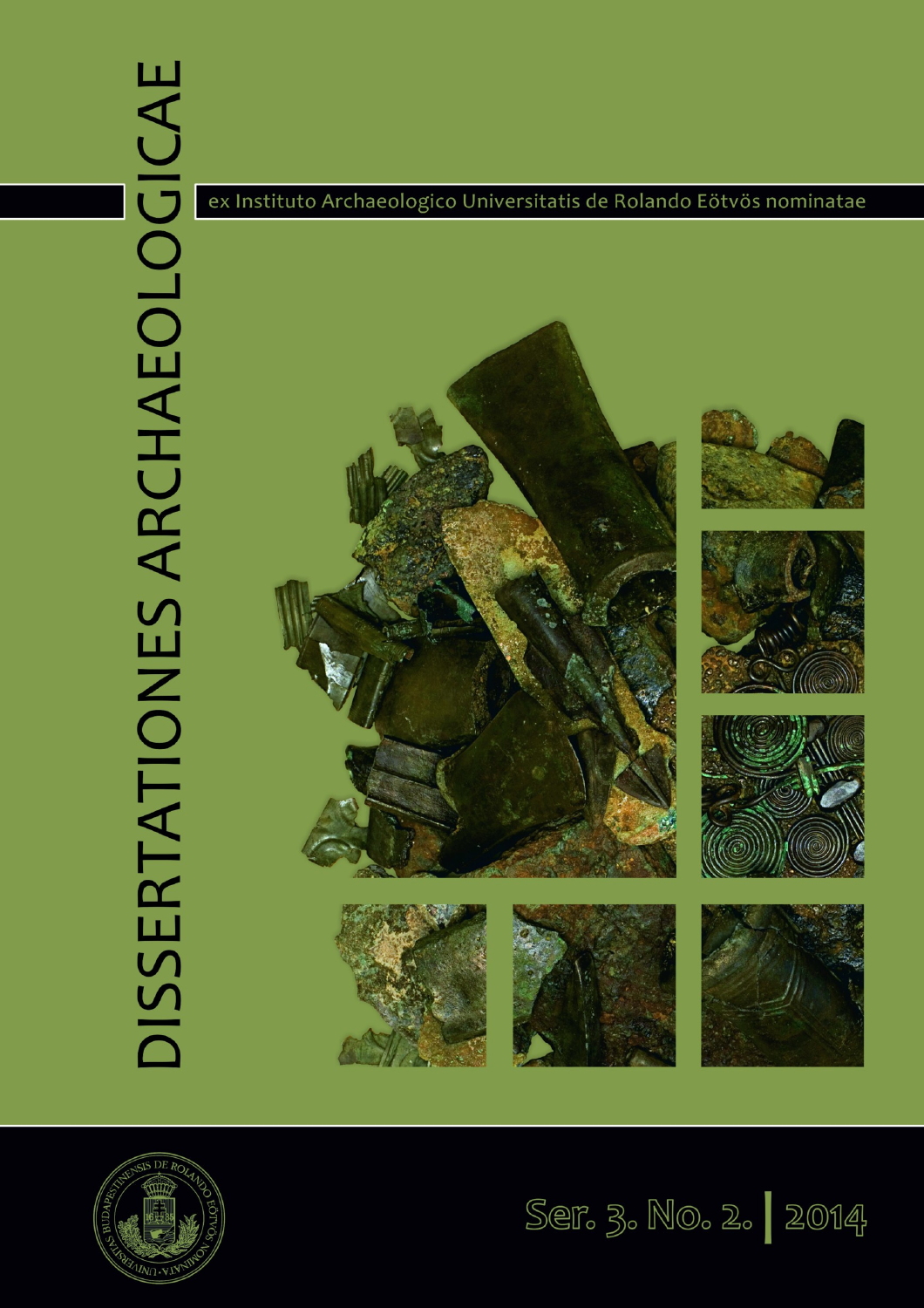# DISSERTATIONES ARCHAEOLOGICAE

ex Instituto Archaeologico Universitatis de Rolando Eötvös nominatae Ser. 3. No. 2.



Budapest 2014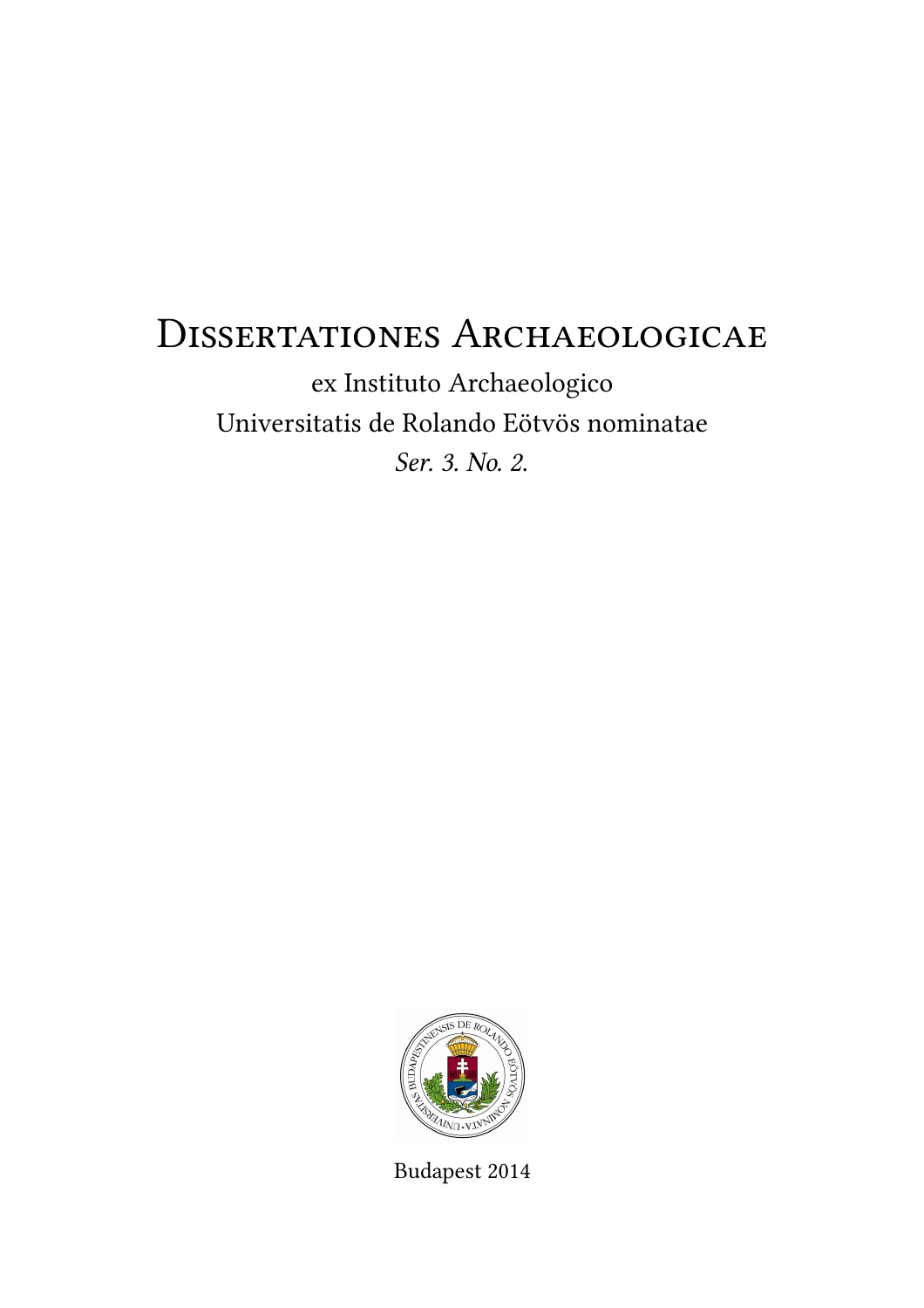Dissertationes Archaeologicae ex Instituto Archaeologico Universitatis de Rolando Eötvös nominatae Ser. 3. No. 2.

> Editor-in-chief: Dávid Bartus

Editorial board: László Bartosiewicz László Borhy István Feld Gábor Kalla Pál Raczky Miklós Szabó Tivadar Vida

Technical editors: Dávid Bartus Gábor Váczi András Bödőcs Dániel Szabó

Proofreading: Szilvia Szöllősi

Available online at http://dissarch.elte.hu Contact: dissarch@btk.elte.hu



© Eötvös Loránd University, Institute of Archaeological Sciences Budapest 2014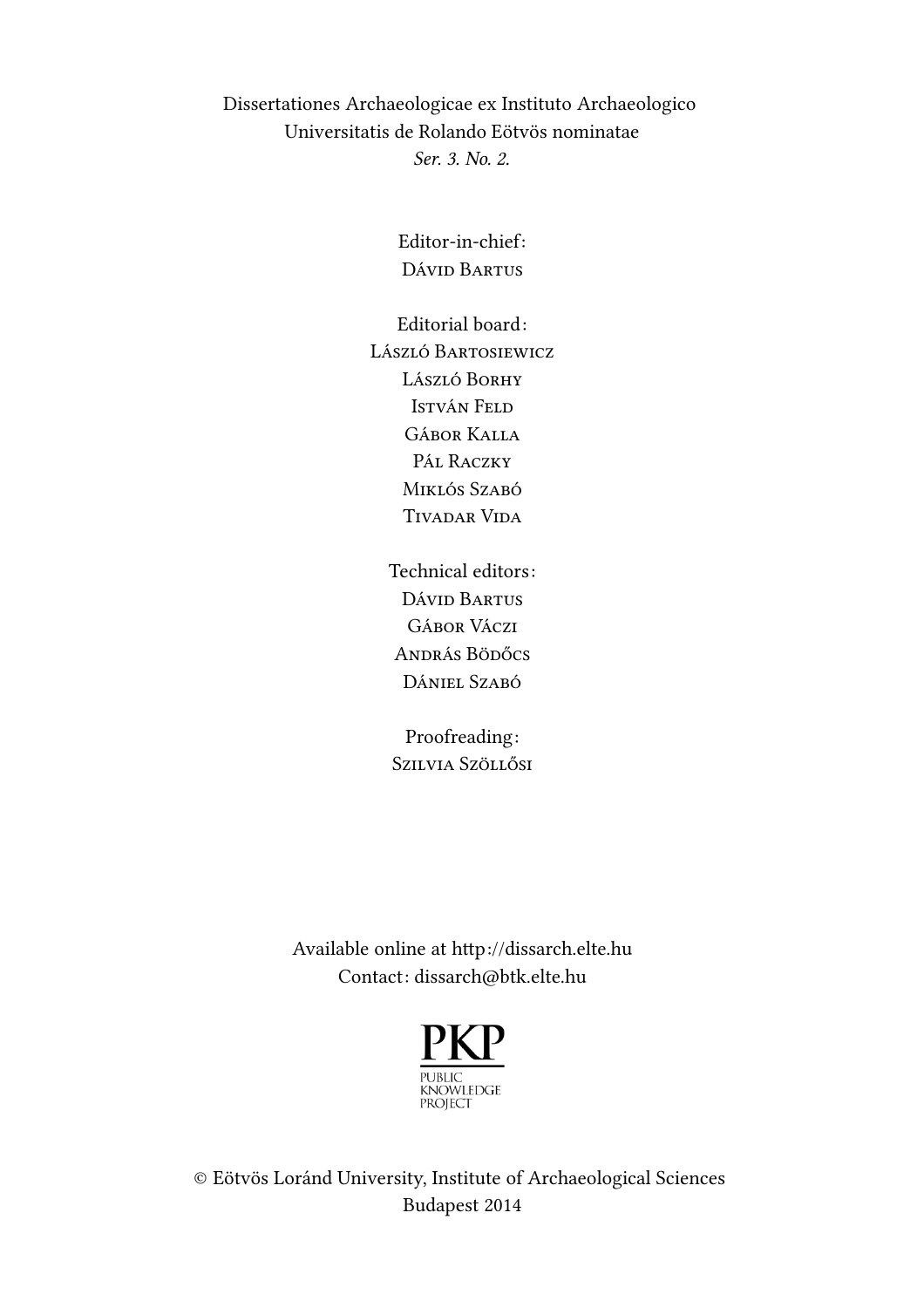# **CONTENTS**

# Selected papers of the XI. Hungarian Conference on Classical Studies

| Ferenc BARNA                                                                                                                        | 9   |
|-------------------------------------------------------------------------------------------------------------------------------------|-----|
| Venus mit Waffen. Die Darstellungen und die Rolle der Göttin in der Münzpropaganda<br>der Zeit der Soldatenkaiser (235–284 n. Chr.) |     |
| Dénes GABLER                                                                                                                        | 45  |
| A belső vámok szerepe a rajnai és a dunai provinciák importált kerámiaspektrumában                                                  |     |
| Lajos MATHÉDESZ                                                                                                                     | 67  |
| Római bélyeges téglák a komáromi Duna Menti Múzeum gyűjteményében                                                                   |     |
| Katalin OTTOMÁNYI                                                                                                                   | 97  |
| Újabb római vicusok Aquincum territoriumán                                                                                          |     |
| Eszter SÜVEGH                                                                                                                       | 143 |
| Hellenistic grotesque terracotta figurines. Problems of iconographical interpretation                                               |     |
| András Szabó                                                                                                                        | 157 |
| Some notes on the rings with sacred inscriptions from Pannonia                                                                      |     |
| István VIDA                                                                                                                         | 171 |
| The coinage of Flavia Maxima Helena                                                                                                 |     |
| Articles                                                                                                                            |     |
| Gábor TARBAY                                                                                                                        | 179 |
| Late Bronze Age depot from the foothills of the Pilis Mountains                                                                     |     |
| Csilla SÁRÓ                                                                                                                         | 299 |
| Roman brooches from Paks-Gyapa – Rosti-puszta                                                                                       |     |
| András Bödőcs – Gábor Kovács – Krisztián Anderkó                                                                                    | 321 |
| The impact of the roman agriculture on the territory of Savaria                                                                     |     |
| Lajos JUHÁSZ                                                                                                                        | 333 |
| Two new Roman bronzes with Suebian nodus from Brigetio                                                                              |     |
| FIELD REPORTS                                                                                                                       |     |
| Zsolt Mester – Norbert Faragó – Attila Király                                                                                       | 351 |
| The first in situ Old Stone Age assemblage from the Rába Valley, Northwestern Hungary                                               |     |

Pál RACZKY – Alexandra ANDERS – Norbert FARAGÓ – Gábor MÁRKUS 363 Short report on the 2014 excavations at Polgár-Csőszhalom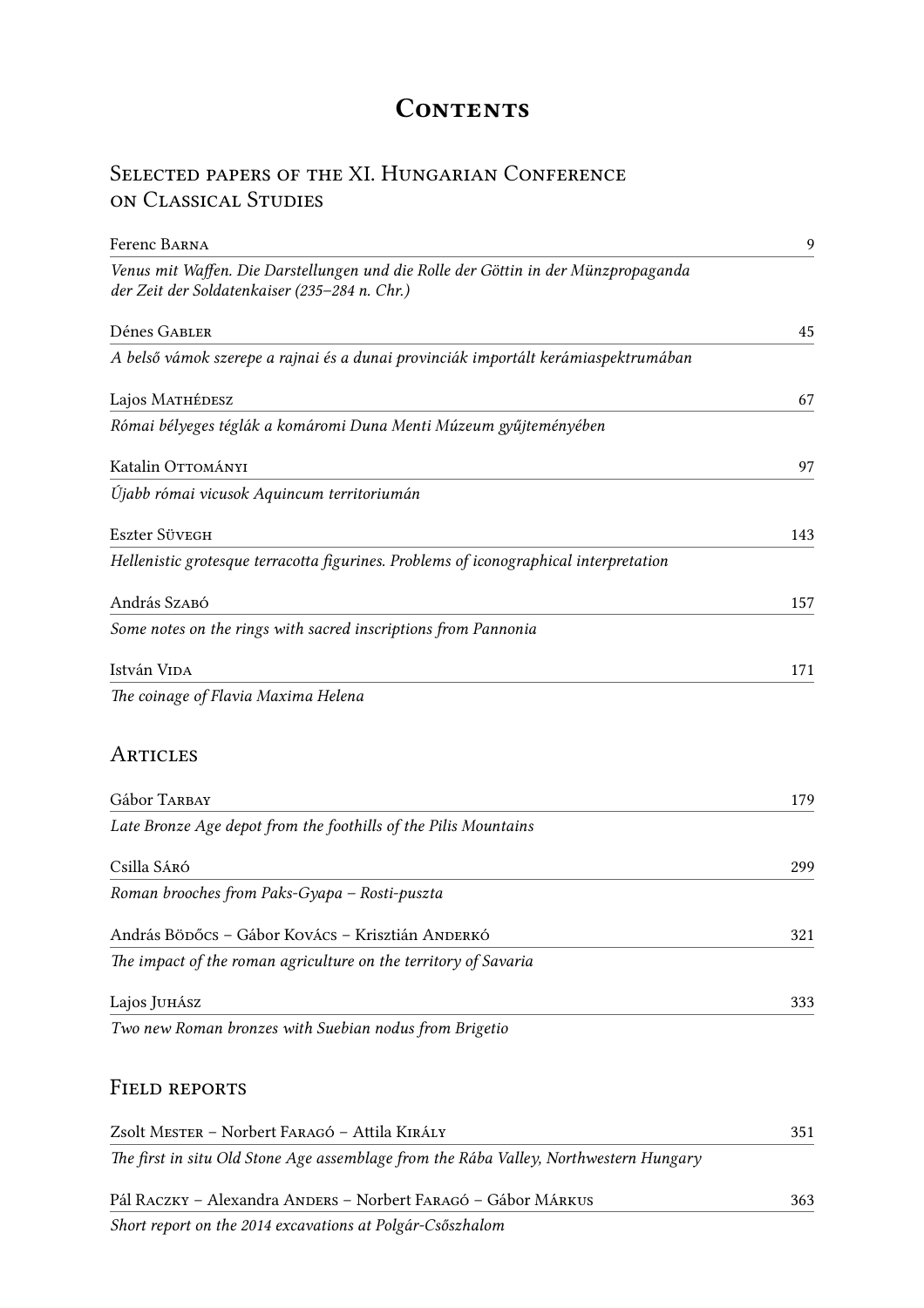| Daniel Neumann - Zsuzsanna SIKLÓSI - Roman SCHOLZ - Márton SZILÁGYI                                                                                                                                | 377 |
|----------------------------------------------------------------------------------------------------------------------------------------------------------------------------------------------------|-----|
| Preliminary Report on the first season of fieldwork in Berettyóújfalu-Szilhalom                                                                                                                    |     |
| Márton Szilágyi – András Füzesi – Attila Virág – Mihály Gasparik                                                                                                                                   | 405 |
| A Palaeolithic mammoth bone deposit and a Late Copper Age Baden settlement and enclosure<br>Preliminary report on the rescue excavation at Szurdokpüspöki – Hosszú-dűlő II–III. (M21 site No. 6–7) |     |
| Kristóf Fülöp - Gábor Váczı                                                                                                                                                                        | 413 |
| Preliminary report on the excavation of a new Late Bronze Age cemetery<br>from Jobbágyi (North Hungary)                                                                                            |     |
| Lőrinc TIMÁR – Zoltán Czajlik – András Bödőcs – Sándor Puszta                                                                                                                                      | 423 |
| Geophysical prospection on the Pâture du Couvent (Bibracte, France). The campaign of 2014                                                                                                          |     |
| Dávid BARTUS - László BORHY - Gabriella DELBÓ - Emese SZÁMADÓ                                                                                                                                      | 431 |
| Short report on the excavations in the civil town of Brigetio (Szőny-Vásártér) in 2014                                                                                                             |     |
| Dávid BARTUS - László BORHY - Emese SzÁMADÓ                                                                                                                                                        | 437 |
| A new Roman bath in the canabae of Brigetio                                                                                                                                                        |     |
| Short report on the excavations at the site Szőny-Dunapart in 2014                                                                                                                                 |     |
| Dávid BARTUS - László BORHY - Zoltán CzAJLIK - Balázs HOLL -<br>Sándor Puszta - László Rupnik                                                                                                      | 451 |
| Topographical research in the canabae of Brigetio in 2014                                                                                                                                          |     |
| Zoltán Czajlik - Sándor BERECKI - László RUPNIK                                                                                                                                                    | 459 |
| Aerial Geoarchaeological Survey in the Valleys of the Mureş and Arieş Rivers (2009-2013)                                                                                                           |     |
| <b>Maxim MORDOVIN</b>                                                                                                                                                                              | 485 |
| Short report on the excavations in 2014 of the Department of Hungarian Medieval                                                                                                                    |     |
| and Early Modern Archaeology (Eötvös Loránd University, Budapest)                                                                                                                                  |     |
| Excavations at Castles Čabraď and Drégely, and at the Pauline Friary at Sáska                                                                                                                      |     |
| THESIS ABSTRACTS                                                                                                                                                                                   |     |
|                                                                                                                                                                                                    |     |
| Piroska CSENGERI                                                                                                                                                                                   | 501 |
| Late groups of the Alföld Linear Pottery culture in north-eastern Hungary<br>New results of the research in Borsod-Abaúj-Zemplén County                                                            |     |
| Ádám Bíró                                                                                                                                                                                          | 519 |
| Weapons in the 10-11th century Carpathian Basin<br>Studies in weapon technology and methodology – rigid bow applications and southern import<br>swords in the archaeological material              |     |
| Márta DARÓCZI-SZABÓ                                                                                                                                                                                | 541 |
| Animal remains from the mid 12th–13th century (Árpád Period) village of Kána, Hungary                                                                                                              |     |
| Károly BELÉNYESY                                                                                                                                                                                   | 549 |
| A 15th-16th century cannon foundry workshop in Buda<br>Craftsmen and technology of cannon moulding and the transformation of military technology                                                   |     |

from the Renaissance to the Post Medieval Period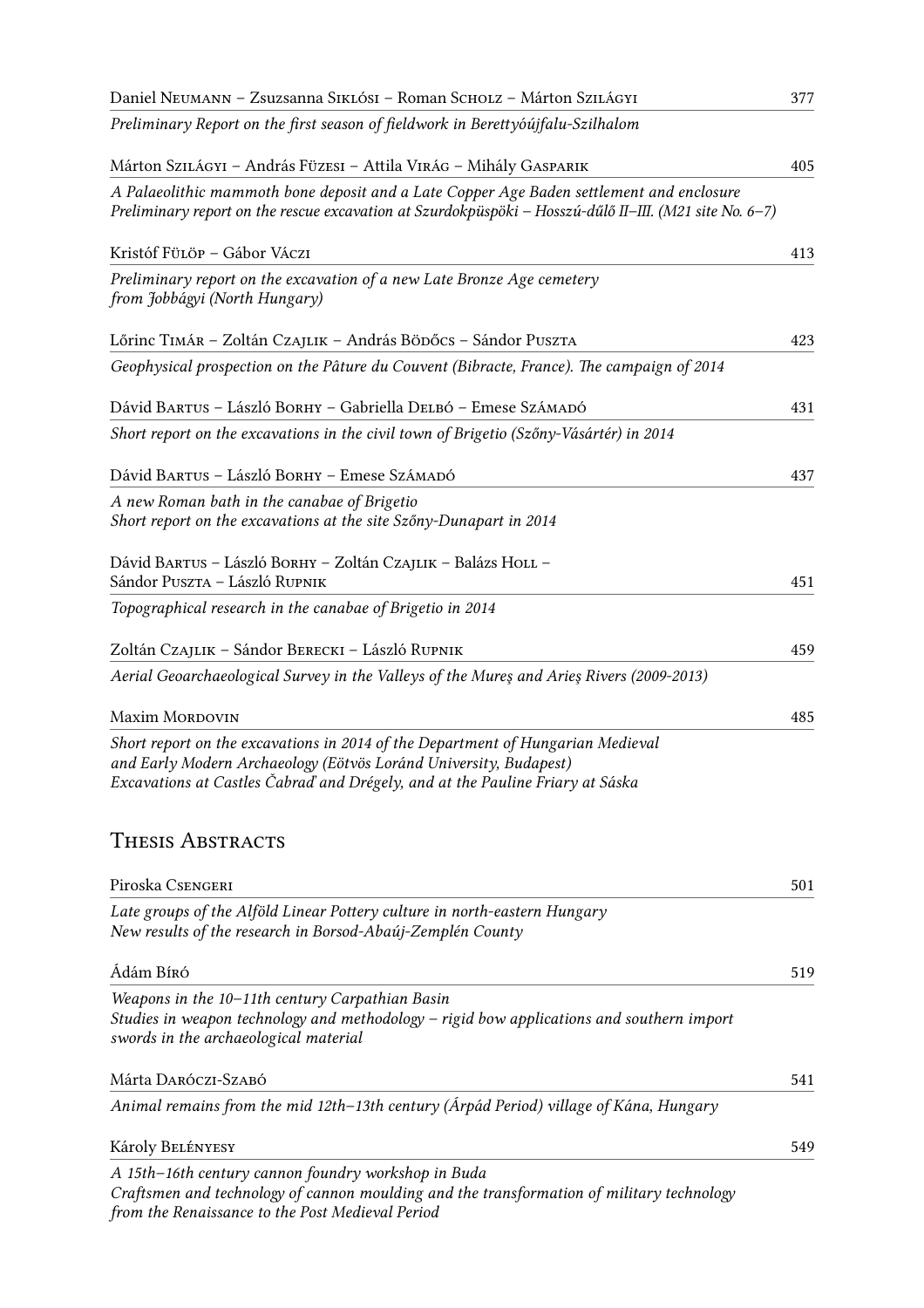Manorial and urban manufactories in the 17th century in Sárospatak

## **BIBLIOGRAPHY**

László Borhy 565

Bibliography of the excavations in Brigetio (1992–2014)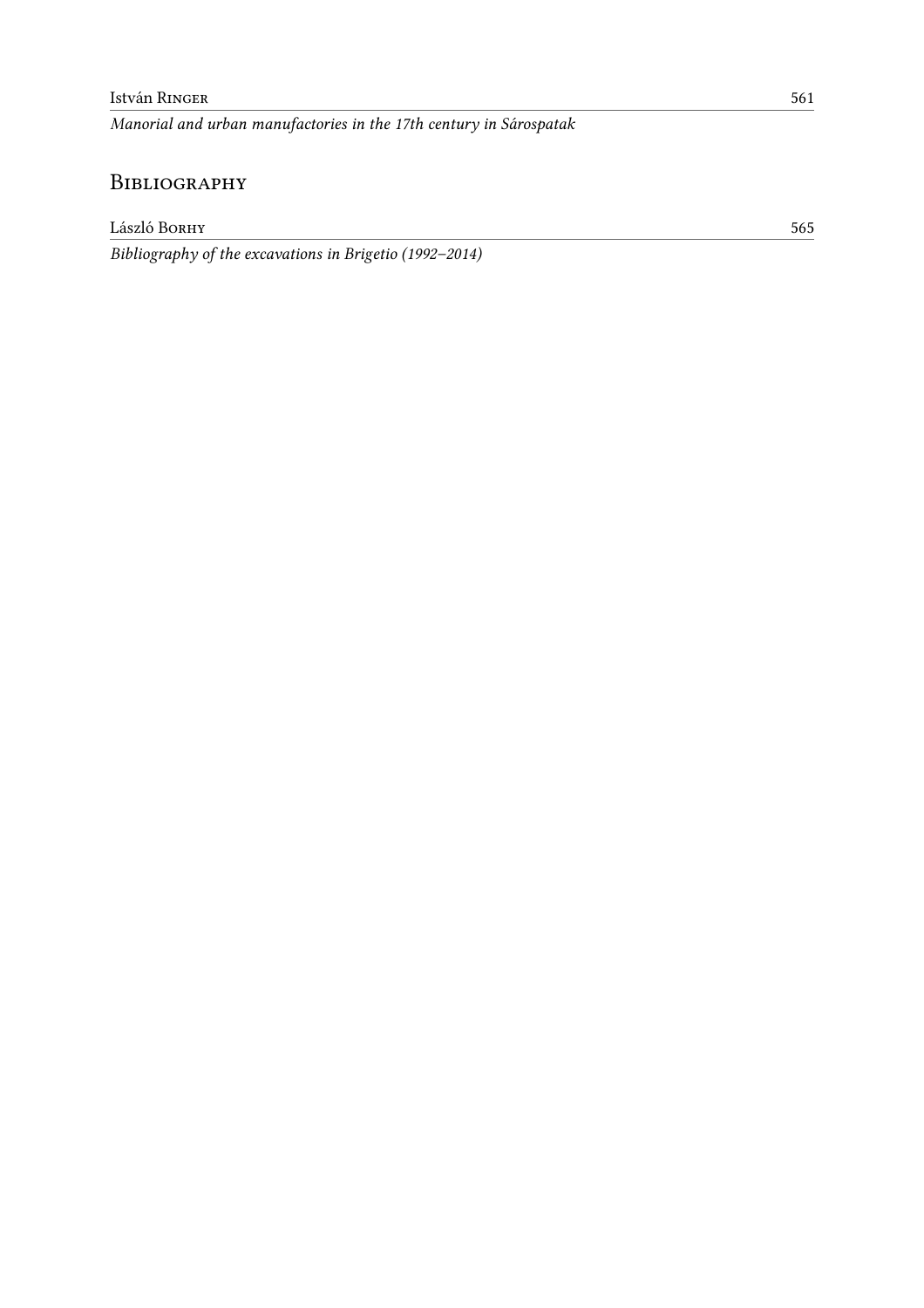# **Manorial and urban manufactories in the 17th century in Sárospatak**

István Ringer

Kazinczy Ferenc Museum ringer.istvan@gmail.com

Abstract of PhD thesis submitted in 2014 to the Archaeology Doctoral Programme, Doctoral School of History, Eötvös Loránd University, Budapest under the supervision of István Feld.

### **The objective of the dissertation**

The disseration is based on the evaluation of three workshops from the 17th century excavated at Sárospatak. These three are a cannon foundry workshop located at the outer castle of Sárospatak, the Haban craftsman yard which functioned at the Héce Quarter and a workshop producing footwear at the bastion in the northeastern corner, more specifically a group of finds connected to its activity.

Beside the information recorded during the discovery and comprehensive processing of the particularly rich find material revealed at these sites, we had the opportunity to evaluate them from the aspect of topography, economic and industrial history. Two of the revealed sites, the cannon founry and the Haban yard are connected through the Sárospatak castle as the center of the Hungarian Rákóczi-estates, as well as the treasury and the partial order party and biggest receiver of the material goods created by the crafts of the lordship. The cannon foundry may be considered as a kind of symbol for the economic performance of the Rákóczi-estate. Also, it could be valued as the most important part of a methodically created structure. The deliberate industrial politics and economic aspect of the lordship played an important role in the settling of the New-Christians in Sárospatak, who were considered to be outstanding master craftsmen of theire time. Finds related to the footwear producing workshop, discovered by lucky coincidence, demonstrate leather industry, a segment of the most important and most prestigious crafts in the 17th century country town of Sárospatak. It is very rare that opportunity arises to investigate such workshops with archeological methods.

The start of the Rákóczi – occupancy in 1616 was the beginning of a significant prosperity era in the history of the 17th century Sárospatak. The rule of I. György Rákóczi, who became the Price of Transylvania in 1630, and his wife Zsuzsana Lorántffy represents in almost every aspect the golden age for the castle until the death of the princess in 1660. The chronology of the three archeological sites which are also the keystones of this paper – out of which the cannon foundry and the Haban yard are directly related to the prince, respectively the ruler couple – belong mostly also to this period.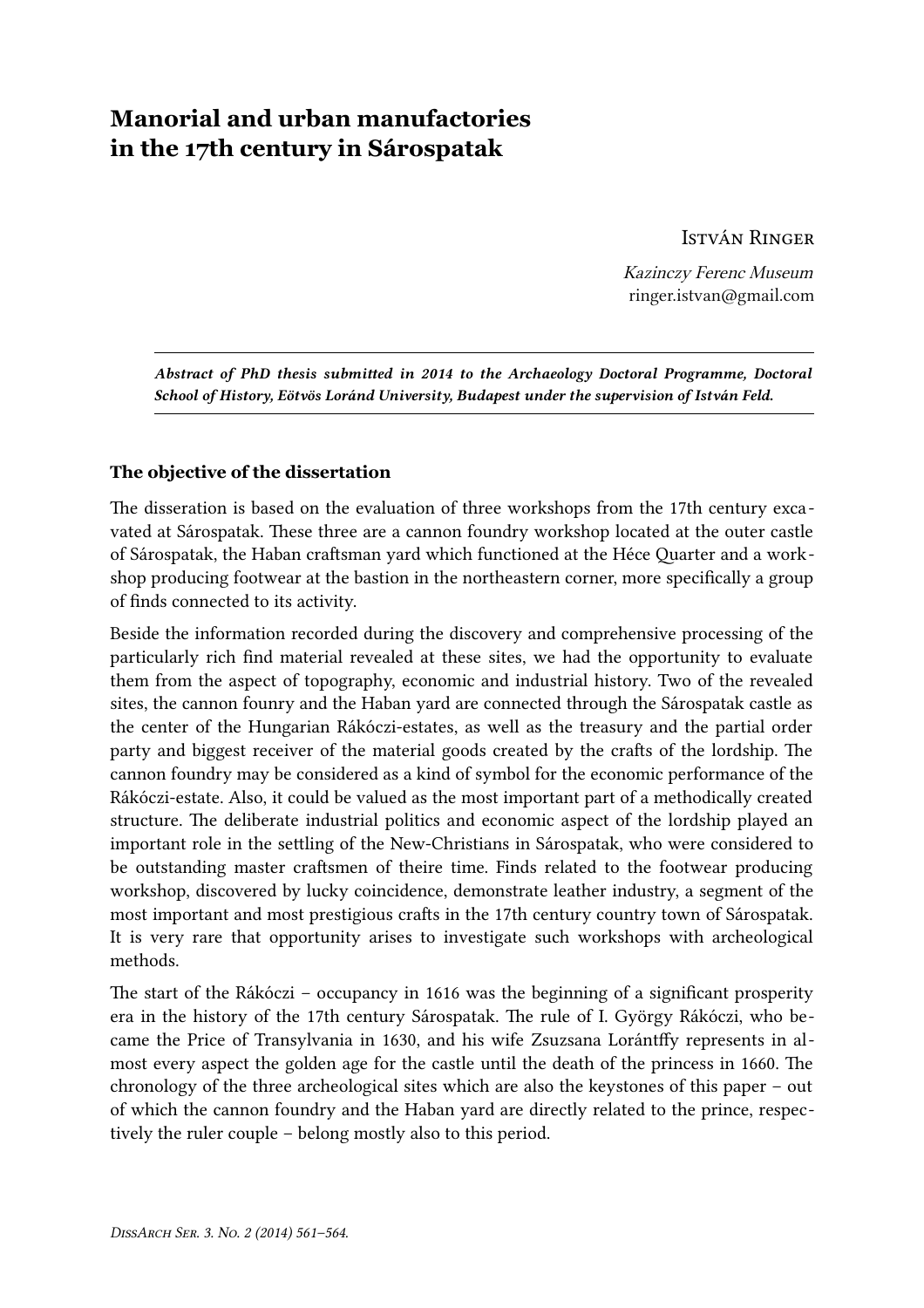### **Methods of processing**

Besides the summarizing of economic and industrial history-related sources, in my thesis I devoted time to the collection and evaluation of topographycal data in general and regarding the particular workshops. This work was promising not only due to the reconstruction of the topography of the 17th century town – in connetction with which I dealt with the topographic characteristics created by the symbiosis of the castle and the town – but especially because of the results revealed in the cannon foundry. I attempted to reconstruct the 17th topography of the southern part of the outer castle, presenting those lordship buildings near to the cannon foundry which may be interrelated directly or indirectly with the discovered workshop and highlight the military function of the castle in a more nuanced way. The most crucial part of the thesis is however the introduction and evaluation of the archeological sources in connection with all three workshops. Observations during the fieldwork and the revealed finds gave the opportunity for the reconstruction of the production in all cases, even if to a different depth due to the different potentialss/conditions of the discoveries.

The significance of the cannon foundry and the Haban yard exploration goes not only beyond Sárospatak but also the borders of Hungary. In compliance with this I tried to summarize and use the international results of the research in both topics as deeply as possible.

### **Archeological research of the cannon foundry at Sárospatak**

According to the evidence of the sources the workshop was created by the reconstruction of a former one which was continuously functioning, with shorter breaks from 1631 until 1648. The discovery of the cannon foundry at Sárospatak, one of the leading industrial workshops of the country at that time, gave us the opportunity to reconstruct all of the work phases of the technology for the casting of cannons. Stratigraphical and building historical observations of the archeological research fit well enough and in some cases complete the rich picture – known from source material related to Sárospatak. I attempted to reconstruct and describe the principles of operation of the flame furnace combined with brazier and melting space which is considered to be the most important part of the workshop. Besides the recent results of a furnace in Buda from the turn of the 15th and 16th centuries, which is regarded to be the only archeological parallel, I used primarily the written sources and illustrations related to Western-European cannonry tracts from the Early Modern Age.

I could reconstruct the revealed furnace in Sárospatak and most of its functional parts. During the archeological excavation the rebuilding and repairing of the furnace resulted in many substantive observations. The furnace may be classified into the type of the so-called flame furnaces, which spread in the European bronze foundries at the turn of the 15th and 16th centuries and became common by the 17th century. The flame furnace was a casting equipment which replaced the former pit furnace, working on higher capacity than the pit furnace and was recognized as the most important technological element of permanent casting houses.

During the discovery of the workshop, a rich assembly of finds wasrevealed, which could be connected to the production of 17th century bronze cannons work phases of which require special craft knowledge. Together with the defining of special findings occurring as workshop waste, I presented and evaluated the production of molds and the processes of metal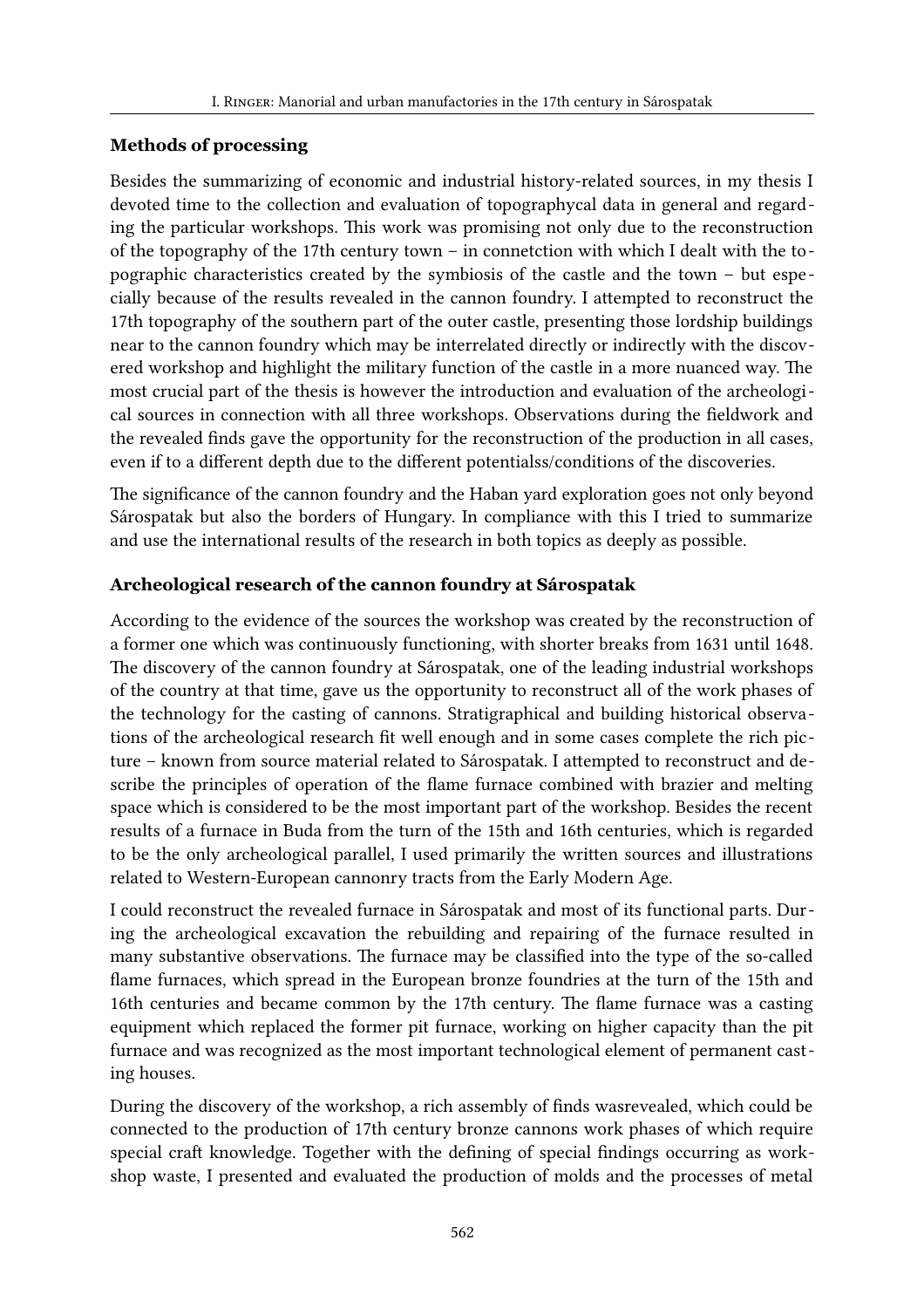melting and casting with the help of rich source groups related to the topic, mainly from the Early Modern and Modern Era, as well as with the results from natural scientific examinations performed on the findings. I also mentioned related sources from Sárospatak regarding certain work phases. I likewise dealt with technological stages (e.g. drilling cast iron pipes) whose archeological evidence has not been revealed so far, but we may count on their existence out of technological necessity.

### **Archeological research of the Haban yard at Sárospatak**

The investigation of Habans settled in Sárospatak by I. György Rákóczi plays a significant role from cultural historical and industrial historical view. The Haban yard at Sárospatak is the only one within the borders of Hungary which could be examined well enough as its present territory is rarely built in. Excavations made on the site, which could be precisely located thanks to sources from historic records, revealed new results concerning Haban pottery methods and products. With the help of finds discovered during the archeological research and related to pottery technology, I presented the most important master-strokes. I also compared the observations with the results acquired so far in the topic. In relation with the genesis of Hungarian Haban pottery I reviewed in detail the results of Moravian examinations and evaluated the archeological findings partly in connection with these observations. Scraps revealed as waste from pottery made with the faience technique, which is closely interwined with Habans, proved that Haban potters dealt with the production of faience pottery with a white, blue, manganese violet and turquoise green base glaze. One of the artifacts represented in the highest number in the find assembly were the dishes – produced with lead-glazed technique – used in the households of the Habans. These forms and motifs were quite different from the known products of the early modern Hungarian pottery. When presenting the specific form groups of artifacts, I emphasized the formal characteristics which can possibly be evaluated as Haban specifics.

According to the pots occurring as semi-finished incineration waste, it is presumable, that the Habans of Sárospatak dealt with dish types (flattened globular jug, filter jug, jug with ears flange) unknown in the Moravian tradition, which can be associated with the production to the local market.

The excavated finds show that the Haban potters also made stove tiles. A high amount of stove tiles showing incineration waste were found on the site, which are known from several early modern sites of the region, and this can illuminate a new context for the research in the area of early modern stove tiles.

### **Shoemaker workshop in Sárospatak in the 17th century**

One of the rarest artifacts of the archaeological excavations are organic materials, for example the remains of leather. The leather findings from the 17th century found on the basement level of a house in the foreground of the northeast corner bastion of the outer castle of Sárospatak are unique in the Hungarian archaeological material. Thanks to the lucky circumstances of the discovery as well as the quick and efficient restoration work, not just soles but uppers, shanks, linings were found. Also characteristics of contemporary western type footwear fragments have been found, which are unknown in Hungarian archaeological